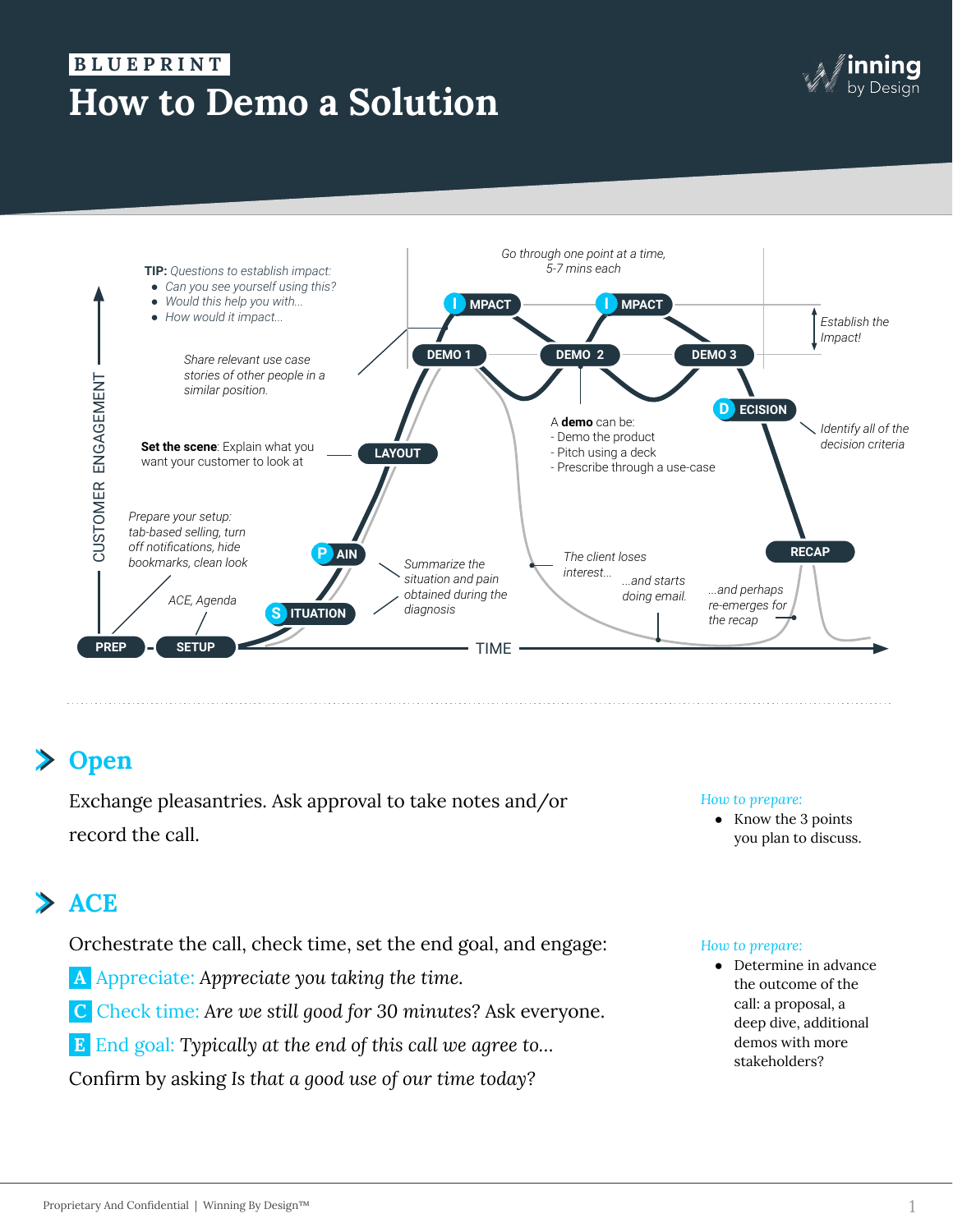# **Agenda**

Your agenda should mirror the pain points from the diagnose.

- **Ask all attendees:** *Is there anything you'd like to add?*
- **Make sure you involve everyone:** *How about you, Danny?*
- **Repeat goals, then ask:** *Is there anything else?*
- **Ask:** *What is the most important? Let's start there...*

## **Layout**

Orient the customer as to where/what they're seeing on the screen.

## **SP**ICED

Connect to previous conversations with a summary of the **S** ituation and P ain that led to this demo: *Earlier you shared…*

## **Demo**

Show how you solve their acknowledged pains, one at a time. Share relevant stories of customers in a similar position.

## SP**ICE**D

 **I** mpact on the business: **↑revenue**, **↓cost**, **improve UX**

- Ask *Would this address the pains you have?*
- Ask *What impact would this have if...*
- Ask *Can you see yourself using this service?*  **C** ritical **E** vent When do you need a solution in place? What happens if you miss that date?

#### *How to prepare:*

- Send a calendar invite
- Include an executive brief
- Multiple attendees? Ask your coach to brief you
- Confirm 24 hrs and 5 mins before

#### *How to prepare:*

● Preload relevant tabs. Close others.

#### *How to prepare:*

● Research the situation. Identify the pains they are experiencing.

#### *How to prepare:*

• Prepare with relevant use cases.

#### *How to prepare:*

● For each use case: Who was the person? What was the proof point (impact)? By when did they need a solution in place (the critical event)?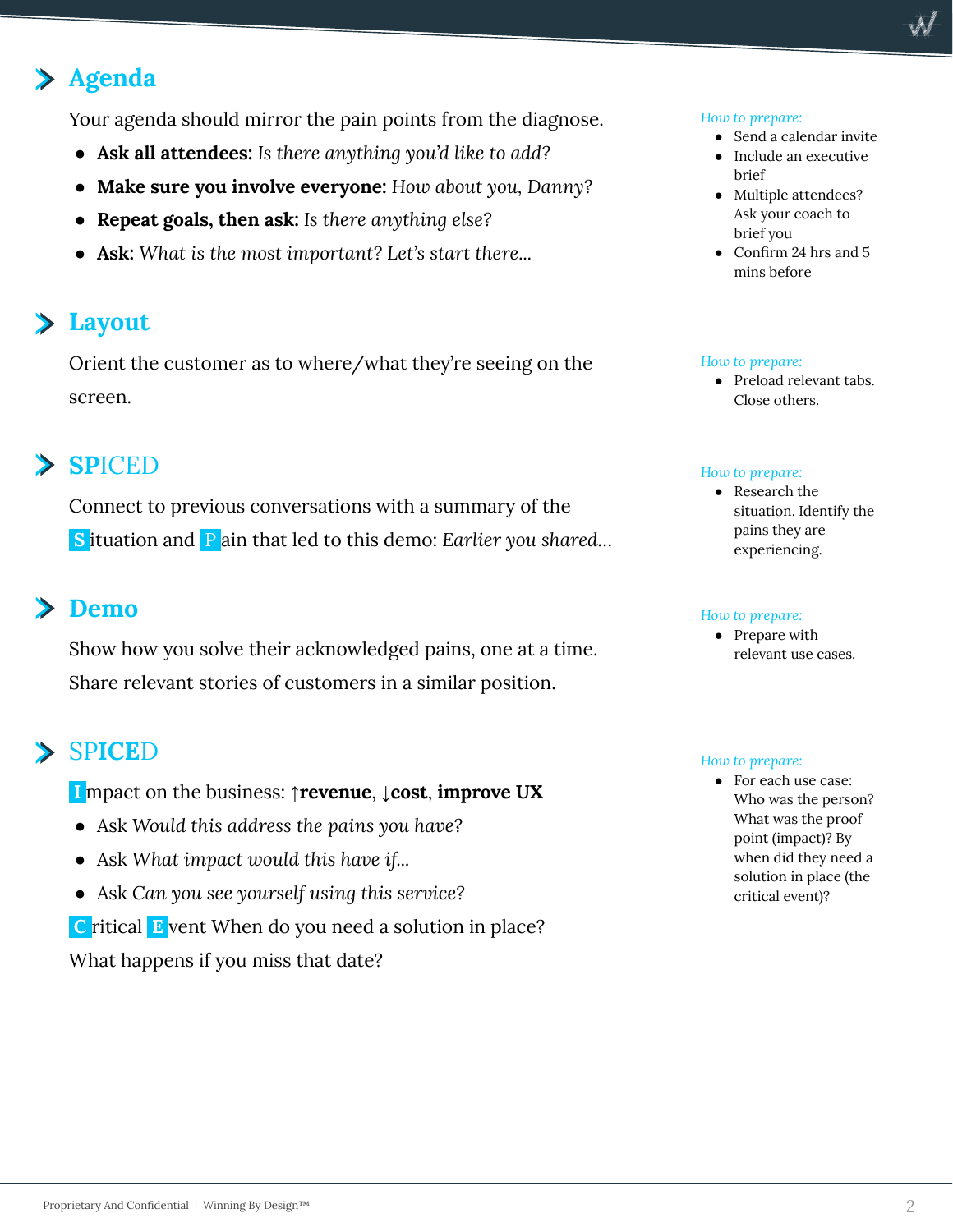## SPICE**D**

**D** ecision criteria based on impact.

### **Recap**

Summarize the key takeaways from each demo point.

## **Wagons**

- **Look backward:** *Did we address all the questions you had?*
- **Follow up on ACE:** *At the beginning of the call we said…*
- **Look forward:** *May I ask, are you ready to move forward with…*
- **Orchestrate outcome:** *What would you like to achieve with…*
- **Involve others:** *Is there anyone on your side that could benefit...*

### **Close**

End with a short exchange of pleasantries relevant to the conversation.

#### *How to prepare:*

● Prepare decision criteria table.

#### *How to prepare:*

● Keep good notes!

#### *How to prepare:*

● Prepare what to ask for based on the End Goal you mentioned in the ACE opening.

#### *How to prepare:*

● Research personal interests.